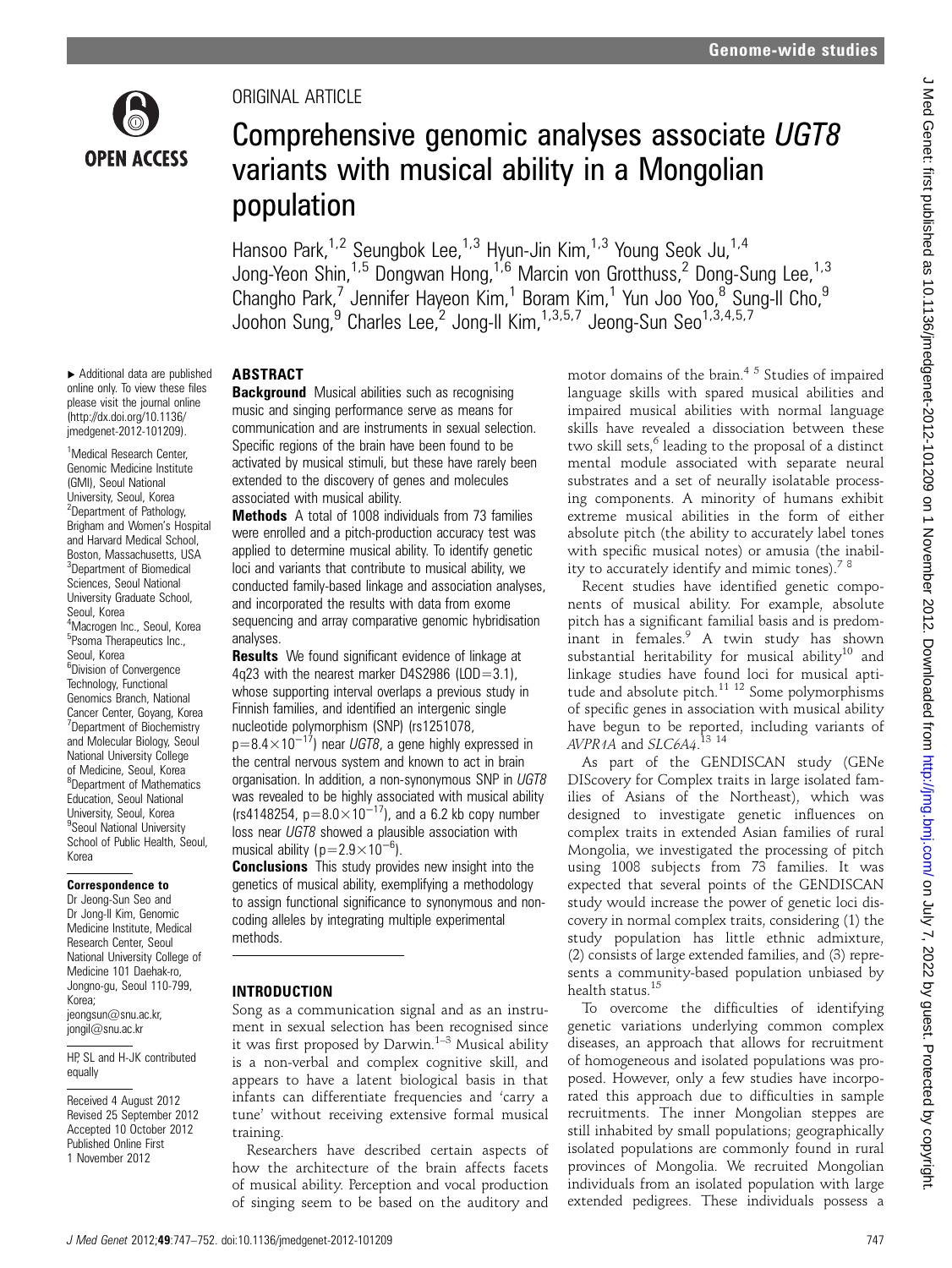homogeneous genetic background and close genetic affinity to populations of the northern part of East Asia.<sup>16-19</sup>

Previously, binary familiarity tests have mostly been used to indicate whether or not each song part sounds similar to assess musical ability.<sup>10 20–22</sup> By shifting the pitch of melody one semitone higher or lower, participants were asked to classify two melodies as the same or different. In this study, we created a test to analyse subjects' acoustic outputs followed by hearing specific tones using cochlear implants (CI).<sup>23</sup> <sup>24</sup> There are advantages to this approach, which include the possibility to study musical ability as a whole and the better availability of subjects. We determined the pitch discrimination limen with a simulated CI coding strategy and employed the complementary nature of linkage- and association-based methods for musical ability. The functional importance of results was screened through the incorporation of data from exome sequencing and array-based comparative genomic hybridisation (aCGH). This combined approach provides a method by which to discover additional novel genetic loci underlying complex traits.

### METHODS

### Study subjects and phenotype measurement

In 2006, a total of 2008 volunteers were recruited in Dashbalbar, Dornod Province, Mongolia for the GENDISCAN project, $25-28$  which was designed to discover the genetic backgrounds of several complex traits (figure 1). For this project, we selected an isolated population composed of large extended families. This population is highly appropriate for gene mapping research due to its genetic homogeneity, decreased environmental heterogeneity, and restricted geographical distribution.<sup>29</sup> Extended multi-generation families comprising a small number of founders are known to increase the genetic

power.<sup>30</sup> Traits included in this project are summarised in online supplementary table S1.

In this study, we chose 1008 individuals who are derived from 73 extended families and have precise pedigree structures. Table 1 lists descriptive characteristics of the study population. The average age of the participants is 31.0 years and 51.6% are women. The family structure in this population is very complicated, with multiple generations and many family pairs such as 1794 parent–offspring pairs, 734 full-siblings, 395 half-siblings, and 888 avuncular pairs. The average family size and standard deviation are 19.6 and 11.3, respectively. Peripheral blood sample was collected for each study subject, and DNA was extracted according to standard protocols. The extracted DNA was stored in solution at −20°C.

To examine the musical ability of subjects, we used a pitchproduction accuracy (PPA) test based on the difference limen of a pitch paradigm in a psychophysical experiment with a simulated CI coding strategy.<sup>31</sup> PPA is given by  $(100-10\times(|v_i-v_s|/$  $v_s \times 100$ )), subtracting 10 points for each 1% error, where  $v_s$  is the standard auditory frequency emitted by a pitch-producing device and  $v_i$  is the vocal pitch frequency produced by the individuals, who hear a specific tone through a headset and recite the sound.<sup>32</sup> A harmonic tone complex with a sound pressure level of 70 dB intensity and sex-dependent fundamental frequency was used as a stimulus (see online supplementary table S2).

The participants with PPA values higher than 60 were categorised as individuals with good musical ability because they were consistently and accurately able to produce tones differing by less than a semitone from one another; the number of subjects with a PPA score over 60 was 357 (35.4%). However, for further analyses, participants with borderline PPA values between 50 and 70 were excluded to eliminate ambiguous PPA values; the number of subjects with PPA score over 70 was 268 (31.1%).



Figure 1 Overview of the project for musical ability. The pitch-production accuracy test was used to measure musical ability of 1008 individuals from 73 extended families of an isolated Mongolian population. We started with a genome-wide linkage study to identify potential causal loci associated with musical ability, and subsequently conducted a family-based association test under the linkage peak on 4q23 (99–118 cM). Furthermore, we used exome sequencing data in 40 founders and assessed copy number variants in 30 founders to explore plausible candidates for causal variants of musical ability with additional validating experiments. CN, copy number; SNP, single nucleotide polymorphism.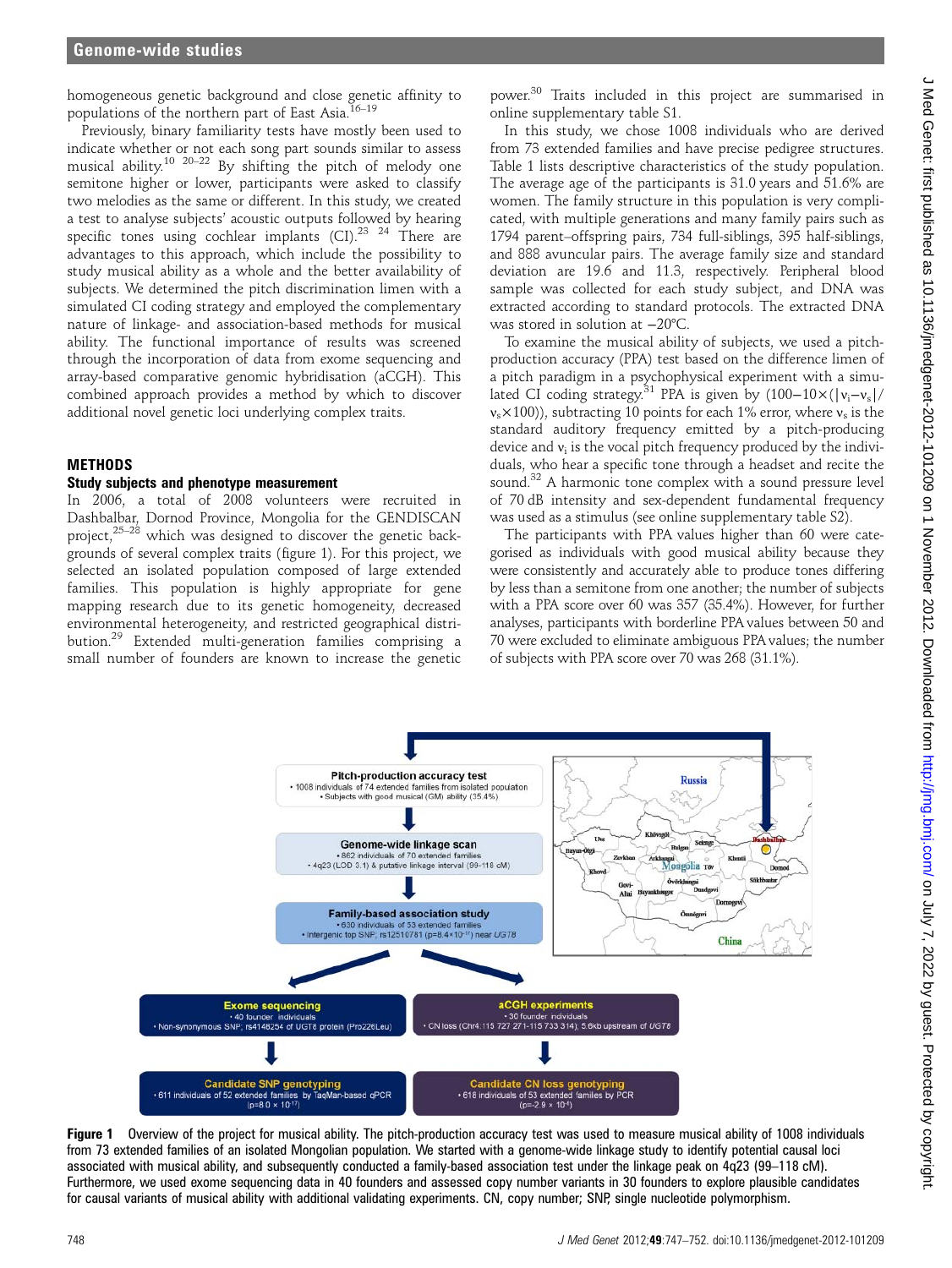Interval: 99–118 cM). A total of 3424 SNPs that met quality control criteria were included in the putative linkage region,

Genome-wide linkage scan and family-based association study

Table 1 Descriptive characteristics of study participants **Characteristics** Value

No. of samples 1008 No. of females (%) 520 (51.6) Mean (SD) age (in years) 31.0 (15.5)

No. of families 73 Mean size (SD) of family members 19.61 (11.3)

Parent–offspring 1794 Full-sibling 734 Sister–sister 198 Brother–brother 167 Sister–brother 369 Half-sibling 395 Grandparent–grandchild 1202 Avuncular pairs 888 First cousins 598

 $\geq$ 70 268 (26.6)  $>60$  357 (35.4)  $<$ 60 651 (64.6)  $<$ 50 594 (58.9)

We genotyped 862 samples from 70 families with deCODE 1039 microsatellite marker platform throughout the autosomes for genome-wide linkage analysis. We checked family relationships through PREST<sup>33</sup> using an average identity-by-descent (IBD)-based method. PEDCHECK was used to examine Mendelian inconsistencies in genotype data, $34$  and non-Mendelian genotype errors were detected with SimWalk.<sup>35</sup> After fixing the genotype errors, multipoint identity-bydescent-matrices were calculated at each 1 cM distance, and converted using the Markov chain–Monte Carlo method by LOKI.<sup>36</sup> We used the Kosambi mapping function (derived from the deCODE map) to convert map distances into recombination fractions. For the multipoint linkage analyses, the Sequential Oligogenic Linkage Analysis Routines package was used.<sup>37</sup> We performed 10 000 permutation tests using the lodadj option to obtain the empirical p value. In addition, we estimated the adjusted narrow-sense heritability  $(h^2)$  (ie, the proportion of phenotype variance attributable to additive genetic variance). In all analyses, we used age and sex as

For further association analysis, 53 extended families composed of 630 family members were genotyped using an Illumina Human610-Quad BeadChip kit by Macrogen (Macrogen Inc, Seoul, Korea). We evaluated the Mendelian inconsistencies in single nucleotide polymorphism (SNP) data using PEDCHECK.<sup>34</sup> Non-Mendelian genotype errors were detected using Merlin.<sup>38</sup> SNP quality control assessment was based on SNP call rate, marker error rate, and minor allele frequency (MAF); minimum per-SNP call rate of 99%, less than 1% marker error rate, and higher than 5% MAF. In addition, we

under linkage region

PPA, pitch-production accuracy.

Sample information

Family information

No. of pairs

No. of sample with PPA score (%)

covariates.

and the PBAT tool in HelixTree software (V.6.4; GoldenHelix) was used for family-based association test (FBAT), which can control population stratification or population admixture.<sup>15 39</sup> The null hypothesis was 'linkage and no association (sandwich variance)',<sup>40</sup> which can be useful for expanded pedigrees by calculating a robust variance. We used the generalised estimating equation for the FBAT test statistic, and hypothesised an additive model. The association result was adjusted by covariates of age and sex.

### Screening functional significance of candidates using exome sequencing and aCGH data integration

To assign a functional significance to candidates, we used exome sequencing data of 40 founders and 180K aCGH results of 30 founders, both of which were included in this study and previously genotyped in our group. The experimental summary of each is described in data supplement (see online supplementary tables S3–S5, supplementary methods). Among SNPs and short insertions/deletions (indels) called from exomes, we selected coding sequence SNPs and indels, and canonical splicesite variants as candidates, along with the copy number variants (CNVs) called from the aCGH experiment. Focusing on variants in the putative linkage region, we further narrowed our candidates by linkage disequilibrium (LD) estimation with the top 10 SNPs of our association study. Haploview software (V.3.2) was used for this LD estimation.

Among the candidates showing a significant level of LD, we selected one SNP and one CNV to be genotyped in our study population and compared their p values with the association results. For the SNP selected, three-dimensional (3D) modelling was conducted to predict its functional impact on the corresponding protein (see online supplementary methods).

# RESULTS

# Family-based linkage and association study

The heritability explained by the additive genetic portion of musical ability was estimated as 40% (p<0.0001, 95% CI 20.4% to 59.6%), and linkage regions with LOD>1.0 were found for musical ability from the genome-wide linkage scan (see online supplementary table S6). The maximum LOD score was 3.1 at chromosome 4q23 with the nearest marker D4S2986 (figure 2A), and the putative linkage region encompassing a maximum 1-LOD unit supports an interval range from 99 cM to 118 cM (figure 2B). In the next phase, we conducted FBAT to identify candidate variants within the putative linkage interval. Table 2 shows the top 10 SNPs that were significantly associated with musical ability, and all of these have reached the strict genome-wide significance of p<1×10−<sup>8</sup> . The strongest association (p=8.4×10<sup>-17</sup>) was found for rs12510781, an intergenic SNP near UGT8 (MIM 601291). The regional association plot near UGT8 is shown in figure 2C, and plotted recombination rates reflecting local LD structure were estimated from HapMap data. Three other SNPs (rs10024217, rs1903364, and rs12504058) were in moderate LD with rs12510781 ( $r^2$ =0.4). A synonymous SNP within UGT8 (rs4148255) also showed significance in p value levels, despite the low LD with rs12510781  $(p=2.7\times10^{-10}, r^2<0.1)$ . The SNP with the second highest significance (p= $3.0 \times 10^{-13}$ ) was rs9307160 in the intron of UNC5C (MIM 603610), and the others were located near ALPK1 (MIM 607347) and ELOVL6 (MIM 611546).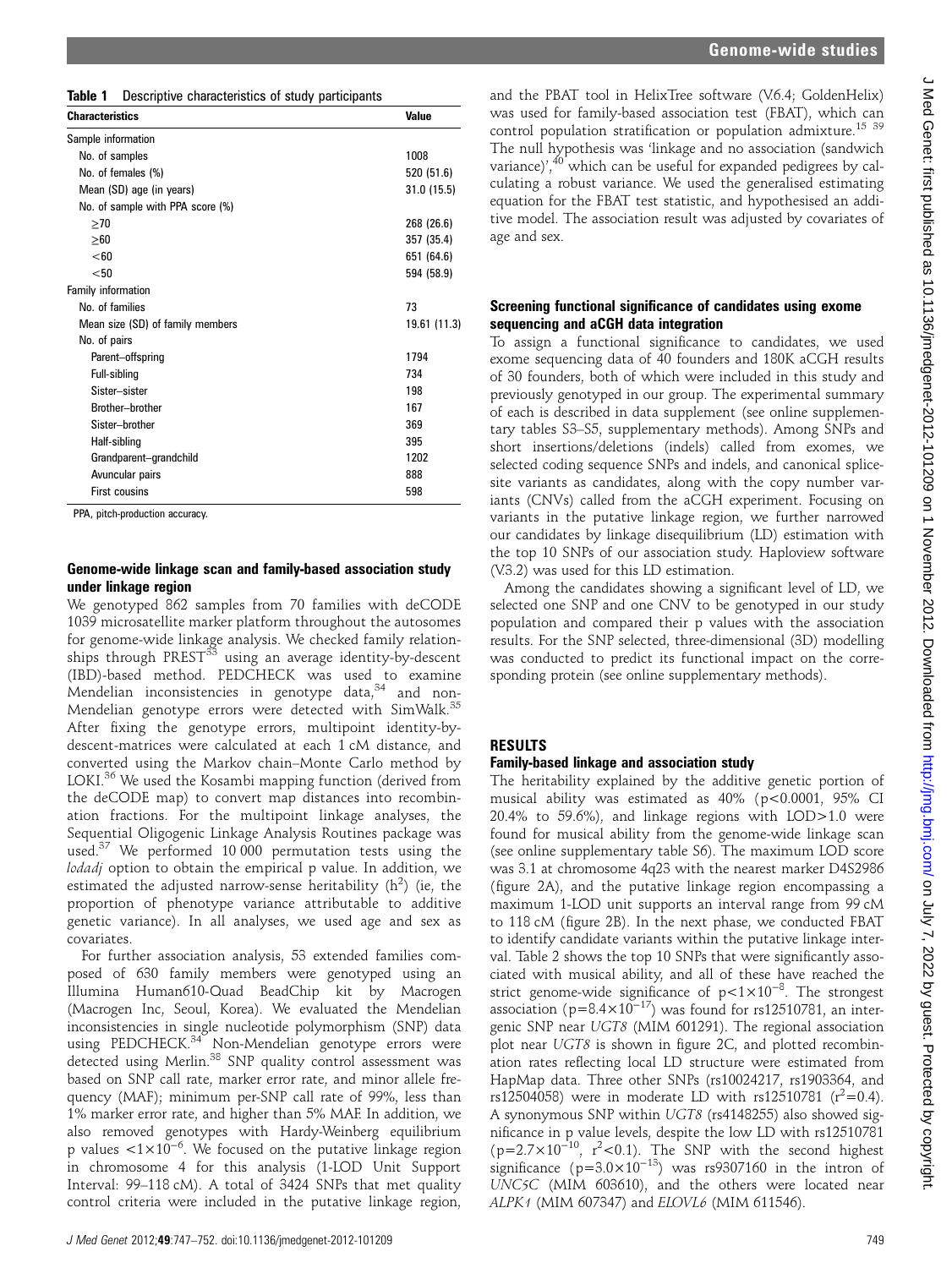

Figure 2 Summary of genome-wide linkage and association results for musical ability. (A) Genome-wide linkage results for musical ability. (B) The linkage peak on chromosome 4 and association plot under the linkage support region. The linkage support interval is indicated by a green line (99–118 cM). The red dot is the top single nucleotide polymorphism (SNP) by family-based association test. The SNPs 2–10 are labelled with green dots. (C) Regional plot of association results for SNPs from analysis ( $-\log_{10}$  p) for UGT8 ( $\pm$ 300 kb position from top SNP). The SNPs close to rs12510781, the most significant SNP (blue diamond), are colour-coded to reflect their linkage disequilibrium with this SNP ( $r^2$  < 0.2; white, 0.2 ≤ r<sup>2</sup> < 0.4; yellow, 0.4 ≤ r<sup>2</sup> < 0.8; orange, r<sup>2</sup> ≥ 0.8; red).

### Utilisation of exome sequencing and aCGH data to assign functional significance to candidate variants

Among the candidates from the exome data (347 SNPs and seven indels in the putative linkage region), we narrowed down to four SNPs that were in strong LD with the top 10 SNPs identified via FBAT ( $r^2$ >0.6, online supplementary table S7). We found that a non-synonymous SNP (nsSNP) in UGT8 (rs4148254) showed perfect LD with rs12510781, the most significant SNP from FBAT  $(r^2=1.0)$ , and this SNP was genotyped

in 611 FBAT samples for the association analysis. As a result, the LD between rs4148254 and rs12510781 was re-estimated  $(r^2=0.93)$ , and the rs4148254 SNP was found to have the most significant association with musical ability in this study  $(p=8.0\times10^{-17})$ . The effect estimate of this SNP in founder samples was also higher than that of rs12510781 (OR=3.4, 95% CI 1.2 to 9.9 vs OR=3.0, 95% CI 1.1 to 8.2, online supplementary tables S8,S9). The 3D modelling of UGT8 protein showed that Pro226, which is changed to leucine by the SNP,

| Table 2 Top 10 SNPs significantly associated with musical ability by FBAT under the putative linkage region of chromosome 4 |  |  |  |  |  |  |  |  |
|-----------------------------------------------------------------------------------------------------------------------------|--|--|--|--|--|--|--|--|
|-----------------------------------------------------------------------------------------------------------------------------|--|--|--|--|--|--|--|--|

| <b>SNP</b> | *Position   | <b>Alleles</b> |              | Frequency of  |                       |                         |                      |
|------------|-------------|----------------|--------------|---------------|-----------------------|-------------------------|----------------------|
|            |             | <b>Effect</b>  | <b>Other</b> | effect allele | p Value (FBAT)        | <b>TNearest gene(s)</b> | Location (distance)  |
| rs12510781 | 115 860 030 | G              | A            | 0.12          | $8.4\times10^{-17}$   | UGT8                    | Intergenic (42.3 kb) |
| rs9307160  | 96 586 977  | $\sim$<br>U    |              | 0.10          | $3.0\times10^{-13}$   | UNC5C                   | Intronic $($ )       |
| rs17628408 | 113 574 860 | G              | A            | 0.91          | $7.1 \times 10^{-11}$ | ALPK1                   | Intronic $($ )       |
| rs2074385  | 113 598 098 | C              | A            | 0.91          | $7.1 \times 10^{-11}$ | ALPK1                   | Intergenic (14.8 kb) |
| rs4148255  | 115 764 226 | A              | G            | 0.88          | $2.7\times10^{-10}$   | UGT8                    | Synonymous $($ )     |
| rs11097397 | 95 087 875  | G              |              | 0.28          | $4.8\times10^{-10}$   | -                       | Intergenic $($ )     |
| rs10024217 | 115 677 564 | C              |              | 0.28          | $6.1 \times 10^{-9}$  | UGT8                    | Intergenic (61.4 kb) |
| rs1903364  | 115 681 713 | C              |              | 0.28          | $6.1\times10^{-9}$    | UGT8                    | Intergenic (57.3 kb) |
| rs12504058 | 115 718 566 | G              | A            | 0.28          | $6.1 \times 10^{-9}$  | UGT8                    | Intergenic (20.4 kb) |
| rs6845765  | 111 177 613 | C              |              | 0.86          | $8.2\times10^{-9}$    | ELOVL6                  | Intergenic (12.0 kb) |

\*Positions are based on Build 36 from NCBI.

 $†Nearest gene, within  $\pm 100$  kb of the SNP.$ 

FBAT, family-based association test; SNP, single nucleotide polymorphism.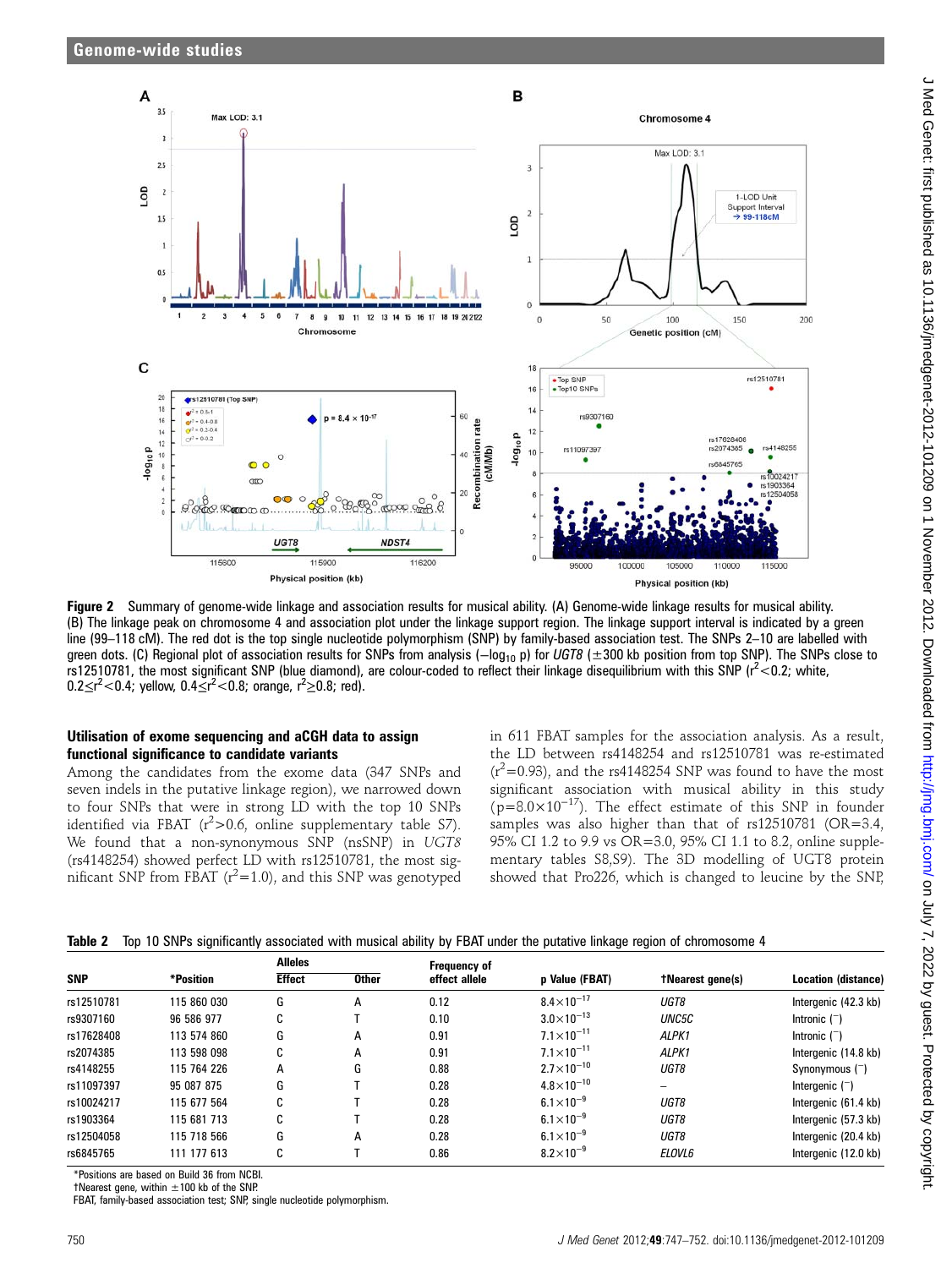might be part of the loop exposed outside of the predicted 3D structure, and the loop with the Pro226 residue contains sequence motifs including TRFH domain docking and USP7-binding motifs (see online supplementary figure S1).

At the level of CNVs, only one copy number (CN) loss was found to have moderate LD with rs4148255, the fifth most significant SNP in FBAT  $(r^2=0.48;$  online supplementary table S10). This CN loss (Chr4: 115 727 257–115 733 452) is located 5.6 kb upstream of the UGT8 gene. We genotyped it in 618 FBAT samples and the frequencies of heterozygous and homozygous CN losses were shown to be 45.15% and 10.03% in our study subjects (allele frequency=32.61%). This CNV was negatively associated with musical ability ( $p=2.9\times10^{-6}$ ) and, interestingly, a diploid status at this position was shown to potentiate the positive effect of rs4148254 in founders (see online supplementary table S11). In addition, we identified a significant interaction effect between this CNV and rs4148254 using a logistic regression model ( $p=0.01$ ).

### DISCUSSION

In this study, we explored the genetic determinants of musical ability by combining several methodologies, namely familybased linkage and association studies supported by exome sequencing and aCGH data analyses. This study was conducted as a part of the GENDISCAN project, which was designed to discover the genetic backgrounds of complex traits in Mongolia.

Musical ability is a well-known complex trait determined by multiple environmental and genetic factors. As this trait consists of several factors including perception, cognition, learning, and emotions, a variety of genes have an effect on one's musical ability, both independently and interactively. To discover genetic backgrounds of these complex traits, studies should be designed from the first to increase the power to detect genetic loci. In this regard, our study has some strong points as described in the Introduction and Methods, which include little ethnic admixture and large extended families. In addition, we excluded samples with borderline phenotypes from all the analyses to derive more accurate results.

Our results support the view that musical ability is heritable and have shown significant evidence of linkage for musical ability in large families. Previously, a linkage study for musical aptitude was performed with samples in a small number of Finnish multigenerational families, composed of predominantly white subjects. That study found an association of the chromosomal region 4q22 with musical aptitude in the Finnish study population,11 which overlaps with our linkage interval on chromosome 4q. Despite several differences in methodology, we believe that overlapping results for musical ability in different ethnic populations enhance the reliability of this linkage region on chromosome 4q.

We also discovered common variants strongly associated with musical ability, suggesting a biological mechanism for this finding. Including the most significant, five SNPs among the top 10 were shown to lie near or within UGT8. In addition, there was no LD structure between rs12510781 and rs4148255. These two unrelated variants on one gene, associated with the same phenotype, increase the possibility of UGT8 being one of the true susceptibility genes for musical ability.

To identify more detailed causal variants, we integrated additional technologies such as exome sequencing and aCGH, resulting in the discovery of another nsSNP in UGT8 and a CN loss located 5.6 kb upstream of this gene. The SNP rs4148254, which changes amino acid 226 of the UGT8 protein from

proline to leucine, was not included in the platform we used, and has shown a lower p value than rs12510781 in our study population (see online supplementary figure S1A,B). Because the BLOSUM score<sup>41</sup> for this change is  $-3'$ , and PolyPhen-2<sup>42</sup> predicts this to be damaging, the SNP might affect the function of the UGT8 protein. Moreover, this proline amino acid seems to be conserved among vertebrates (see online supplementary table S12). The three other SNPs (rs35308602, rs2074381, and rs3828539), which were in high LD ( $r^2$ >0.6) with the top 10 SNPs, were predicted to be benign by PolyPhen-2 and the BLOSUM scores were '2', '1', and '–1', respectively (see online supplementary table S7). In case of the CN loss, even though it was not more significant than the associated SNP allele, the synergetic effect of this variant with rs4148254 was suggested in the founder analysis.

The protein encoded by UGT8 is UDP glycosyltransferase 8, which is highly expressed in brain (see online supplementary figure S2). It is the first enzyme involved in complex lipid biosynthesis in the myelinating oligodendrocyte<sup>43</sup> and clearance of long-chain ceramides (lcCer). lcCer clearance in neurons is mediated by glucosylceramide synthase (GCS) and studies have shown that decreased GCS leads to abnormally high lcCer.<sup>44</sup> A significant early downregulation in glial GCS expression was associated with an increase in UGT8 mRNA in Alzheimer's disease,<sup>45</sup> and some patients with Alzheimer's disease have been observed to preserve musical ability long after losing all other cognitive functions.<sup>6</sup>

Although this study primarily focused on UGT8, there are other genes such as UNC5C, ALPK1, and ELOVL6 equally worth our attention. The protein encoded by UNC5C plays a role in the chemorepulsive effect of netrin-1 in axon guidance. This gene was previously suggested as a susceptibility gene for musical ability in the Finnish linkage study.<sup>11</sup> Regarding the other two, one study has shown that mice homozygous for disrupted copies of Alpk1 exhibited coordination defects,<sup>46</sup> and ELOVL6 was once reported as one of the susceptibility loci for attention-deficit/hyperactivity disorder in a genome-wide association study.<sup>47</sup> Several previous findings, as listed above, have supported the neural involvement of those candidate genes; however, more evidence should be given to associate them with musical ability.

Music is a complex cognitive skill in the neuronal network affected by several potential covariates. We first considered language ability as a potential covariate besides age and sex. However, we found no language skill defects in our study subjects, and previous studies have reported that it is possible for language skills to be impaired while musical abilities are spared (aphasia without amusia); likewise, musical abilities can be impaired while language skills are spared (amusia without aphasia).<sup>6 48</sup> In addition, more factors including special musical training, education status, and education duration might be considered as potential covariates, since it has been reported that the skill of absolute pitch could be developed at a very young age by special musical training.<sup>49 50</sup> However, our participants lived in an isolated area with a homogeneous culture, and most of them were educated in the same public school without any additional musical training. In this study, therefore, we did not take those factors into account for analyses.

In summary, we have demonstrated for the first time that common genetic variants in UGT8 are associated with musical ability, exemplifying a methodology to assign functional significance to the results of various association studies, which in many cases yield synonymous or non-coding alleles.